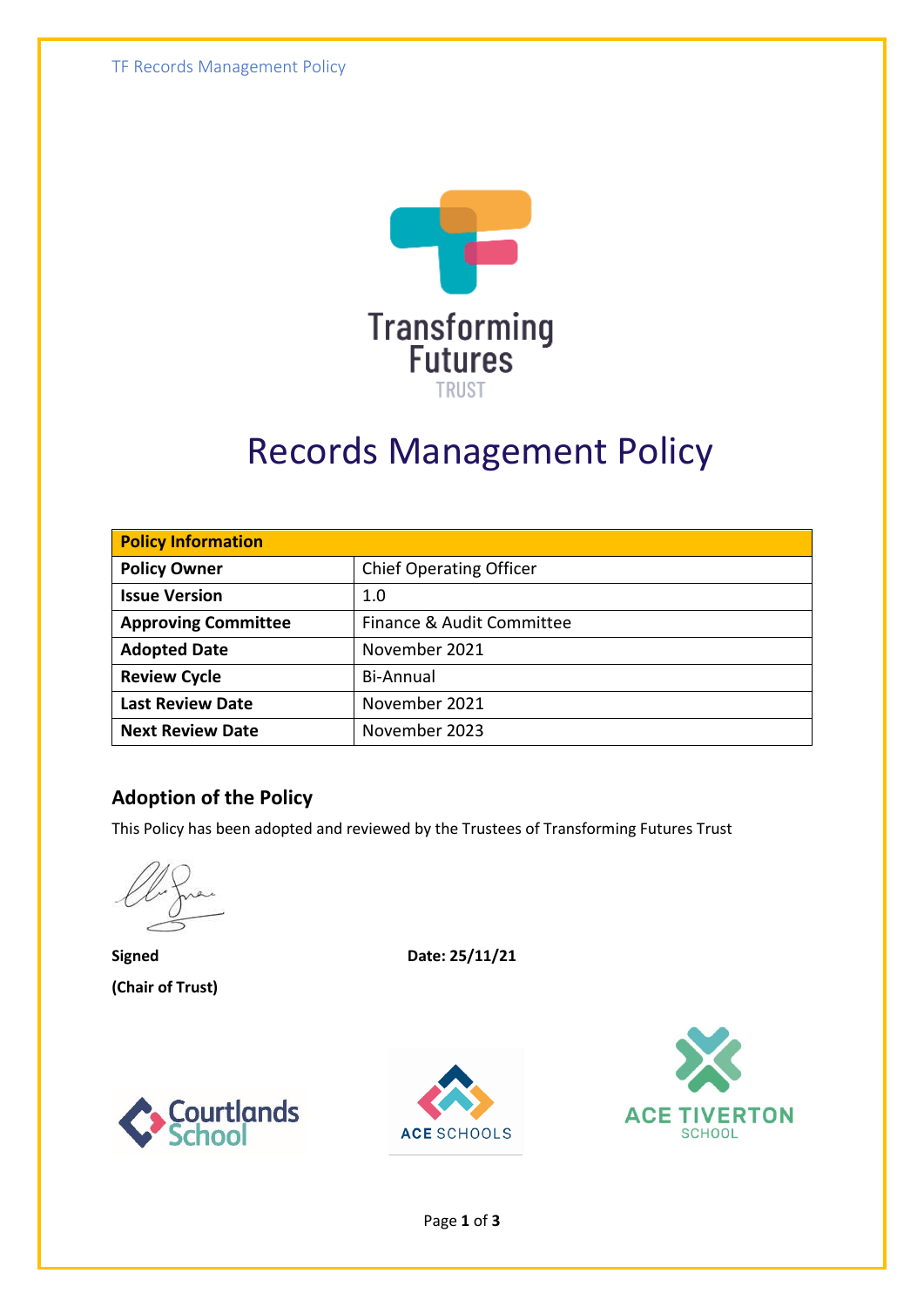#### 1. Introduction

The Trust recognises that by efficiently managing its records, it will be able to comply with its legal and regulatory obligations and to contribute to the effective overall management of the institution. Records provide evidence for protecting the legal rights and interests of the Trust and provide evidence for demonstrating performance and accountability. This document provides the policy framework through which this effective management can be achieved and audited. It covers:

- Scope
- Responsibilities
- Relationships with existing policies

#### 2. Scope

This policy applies to all records created, received or maintained by staff of the academy in the course of carrying out its functions.

Records are defined as all those documents which facilitate the business carried out by the academy and which are thereafter retained (for a set period) to provide evidence of its transactions or activities. These records may be created, received or maintained in hard copy or electronically.

A small percentage of the academy's records will be selected for permanent preservation as part of the institution's archives and for historical research. This should be done in liaison with the County Archives Service.

### 3. Responsibilities

The Trust has a corporate responsibility to maintain its records and record keeping systems in accordance with the regulatory environment. The person with overall responsibility for this policy is the Head of the Academy.

The School Data Protection Leads are responsible for records management in each academy and will give guidance for good records management practice and will promote compliance with this policy so that information will be retrieved easily, appropriately and in a timely way. The School Data Protection Leads will also monitor compliance with this policy by surveying at least annually to check if records are stored securely and can be accessed appropriately.

Individual staff and employees must ensure that records for which they are responsible are accurate, and are maintained and disposed of in accordance with the academy's records management guidelines. The academy follows the Information and Records Management Society (IRMS) record retention schedule found in the Records Management Toolkit for Academies:

#### **<https://irms.org.uk/page/AcademiesToolkit>**

#### 4. Relationship with Existing Policies

This policy has been drawn up within the context of the Trust Freedom of Information Policy, Data Protection Policy and with other legislation or regulations (including audit, equal opportunities and ethics) affecting the Trust.